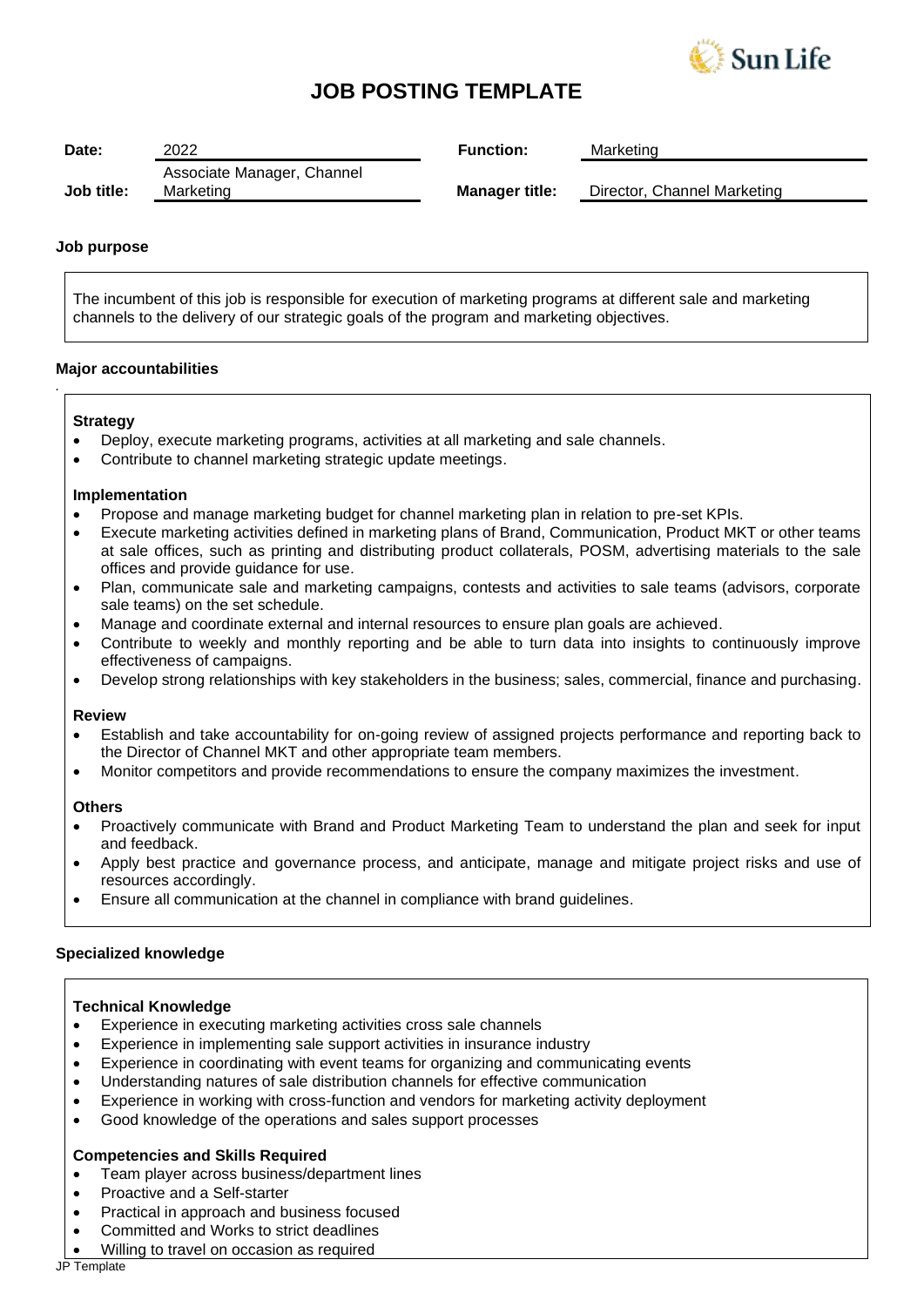

# **JOB POSTING TEMPLATE**

- Able to manage multiple projects at the same time
- Good communication and negotiation skills with all levels of staff, distributors and customers
- Track Record of:
- Implement marketing or sale campaigns
- Support product marketing team to deploy marketing activities at sale channels

### **Problem solving**

### **Education:**

- Bachelor or higher Degree preferably in Marketing, Economics, Business Administration, Economics
- Specific certificate in Marketing

#### **Experience:**

- Minimum 4 years relevant working experience in channel marketing or sale support in the Insurance or financial services sector
- Prefer banking experience

#### **Education and experience**

## **Communication scope**

#### **Management scope**

Total number of direct reports:

Total number of staff managed (direct and indirect):

**Metrics** (if applicable)